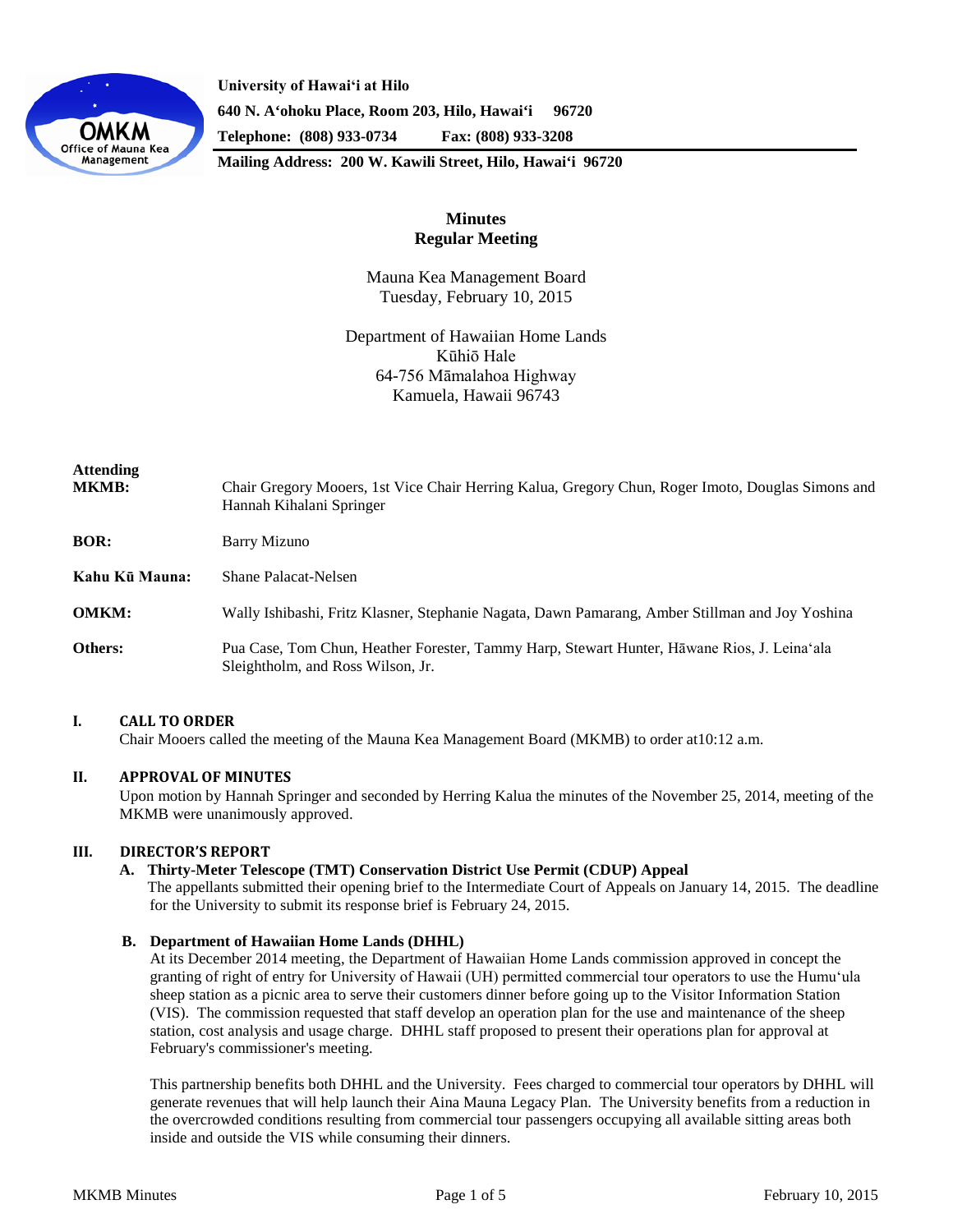## **C. James Clerk Maxwell Telescope**

On February 28, 2015, the ownership of the James Clerk Maxwell Telescope will officially transfer to the University. As the owner of the facility, the University is responsible for the eventual decommissioning of the facility according to requirements of the Decommissioning Plan.

## **D. Master Lease Environmental Impact Statement**

The University submitted an Environmental Impact Statement Preparation Notice (EISPN) to the Office of Environmental Quality Control for publication in its January 8th *Environmental Notice*. The purpose of the EISPN was to inform the public that the University is preparing an Environmental Impact Statement (EIS) related to the University's long-term lease alternatives for the lands it currently leases or holds and easement. The alternatives that the EIS will be evaluating includes a no action alternative in which the current master and mid-level leases, and the road easement would expire in 2033 and all facilities on the summit are removed; a second alternative in which the Science Reserve and Halepōhaku mid-level facilities are granted new 65-year leases along with an extension of the road easement; and a third alternative which is the same as the second alternative except the master lease would be only for the Astronomy Precinct and perimeter buffer zone instead of the entire Science Reserve. In addition, the Preparation Notice includes a summary of the description of the cultural and natural resources, likely outcomes and potential impacts to the resources under the three alternatives.

Last week the University held open houses in Honolulu, Waimea and Hilo where the public could review and comment on the alternative actions and potential outcomes and impacts; and provide comments/suggestions on the scope and breadth of the EIS and whether the University considered all potential impacts. For those unable to attend the open houses, written comments can still be submitted to the Office of Maunakea Management.

Hannah Kihalani Springer asked how this aligns with or is there any alignment with the Comprehensive Management Plan (CMP) review? Director Nagata replied the EIS will look at current management as well as management that would occur under the three alternatives. If we have the new leases then the comprehensive management would continue. Ms. Springer asked it if is available for public review and comment. Director Nagata replied the CMP is available to view and download from our website. The University would like to receive comments as soon as possible as they are in the process of developing the EIS.

### **E. Economic Impact of Astronomy**

Last fall, the University of Hawaii Economic Research Organization published its study of the economic impact of astronomy in Hawaii. Using 2012 data, the total astronomy-related expenditures in the State of Hawaii was \$88 million with the greatest expenditures of \$58.4 million in Hawaii County, followed by \$25.8 million on Oahu and \$2.58 million on Maui. Expenditures include purchases from local businesses, payments to employees and spending by students and visitors. The astronomy sector had a total impact of \$167.86 million statewide with the largest impact found on the Island of Hawaii of \$91.5 million. The study also showed that astronomy activities generated \$52.3 million in earnings, \$8.2 million in state taxes and generated 1,394 jobs statewide.

### **F.** *Arctic, Antarctic, and Alpine Research* **Journal**

The November 2014 publication of the *Arctic, Antarctic, and Alpine Research* journal featured a special issue which included a section on the research papers presented at the 2012 International Tropical Island Alpine and Sub-alpine Symposium held in Waimea. This symposium was sponsored by the Office in collaboration with UH Hilo's Department of Geography and Environmental Studies with support from the Gordon and Betty Moore Foundation. The purpose of the symposium was to gain a global perspective on the current state of atmospheric and terrestrial science relative to tropical island high mountains and how they might inform better management.

## **IV. KAHU KŪ MAUNA COUNCIL (KKMC)**

Shane Palacat-Nelsen reported the Council reviewed the Invasive Species Management Plan at their last meeting. The Council supports the Plan through the cultural perspective and asked for more clarification of the implementation and enforcement of the Plan because it was not clearly stated. The Council also continues to work on filling of vacant seats on the Council. They are also working on the cultural perspective of the Comprehensive Management Plan as well. They hope to have Herring Kalua attend some of those meetings.

## **V. Committee Reports**

### **Environment Committee**

The committee met in late January. Roger Imoto deferred the report to Fritz Klasner.

Mr. Klasner stated the 5 year review of the Comprehensive Management Plan applies to its sub plans also. The committee discussed the update of the Natural Resources Management Plan (NRMP) focusing on either condensing the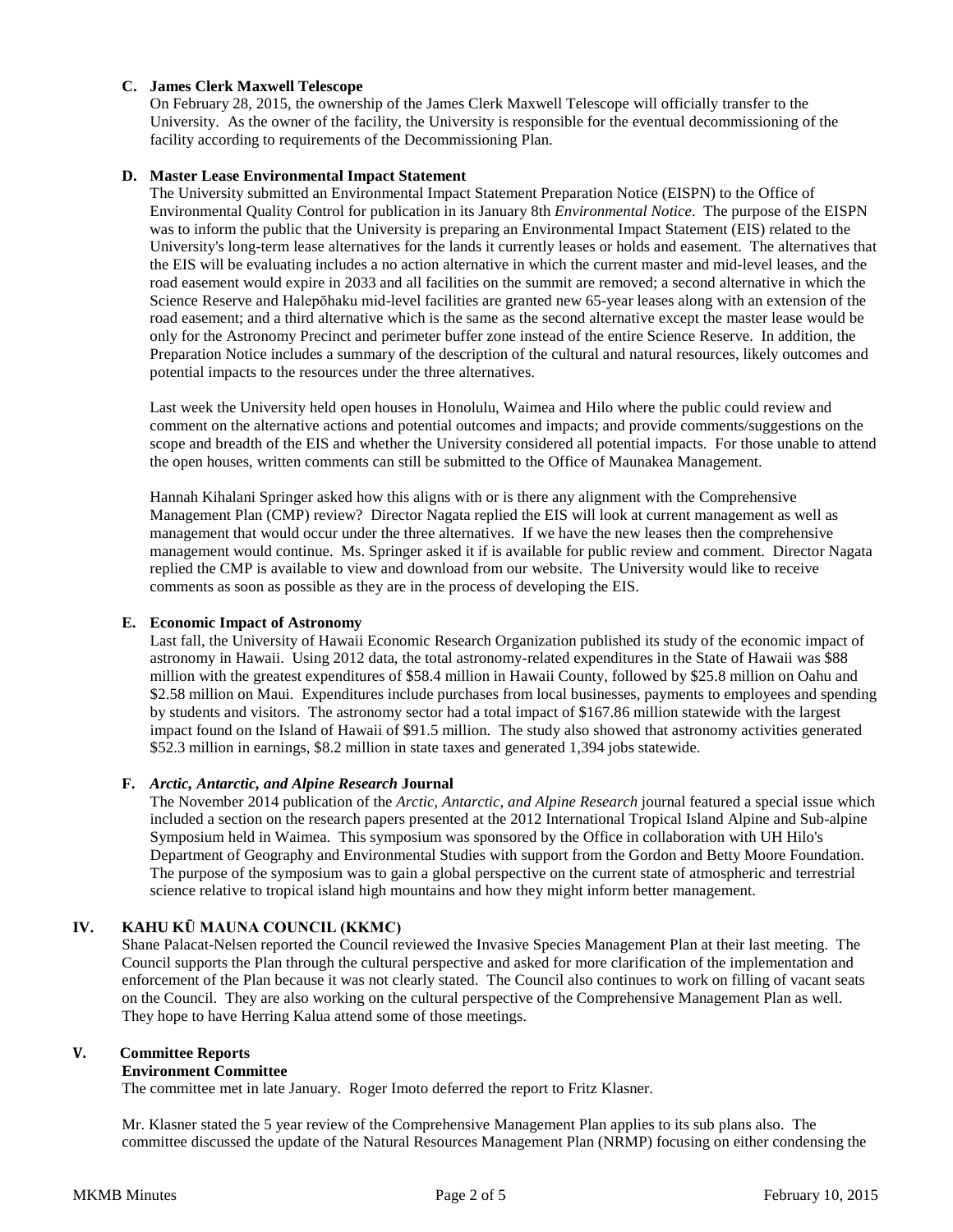entire plan or adopting minimal, but much needed changes in specific parts of the Plan. The consensus seemed to be the strategic edit was the more efficient way.

Previously it was reported a snail was captured at Halepōhaku. That snail has been identified as a native *Succinea konaensis*, which has been found on the mountain before.

No new invasive species threats have been identified.

In early January, Israel Stillman, a Kamehameha School senior, planted the seeds he had collected. There are now 300 māmane, 300 Pua Kala, a couple of flats of Pili Uka and some other plants. Hopefully in six months we will have some plants to put in the ground in the Halepōhaku area thanks to Israel and his Kamehameha Schools senior legacy project.

Jesse Eiben also found a new *Nesosydyne* leafhopper species on *Geranium cuneatum*. Haleakala has a similar species of *Nesosydyne* on *Geranium*, but this species seems specific to Maunakea.

Xiaoyu Zhang, OMKM librarian, obtained a loan of Alfred Woodcock's papers. Mr. Woodcock worked in Hawaii in the 1950s, 60s and 70s based in Manoa and was the one that discovered permafrost on Maunakea and also did some of the early scientific research on Lake Waiau. A portion of his papers are archived at State University New York in Albany. Ms. Zhang is copying the Hawaii-specific papers for the OMKM library. Once that is complete it will be available through the OMKM library. This would not have happened without Jim Kauahikaua's input and Xiaoyu making the contact.

Megan Nakamoto's science fair project was working with Dr. Jesse Eiben on "Arthropod diversity and abundance difference on curled unhealthy and healthy Māmane leaves at ~8,500 feet on the south slope of Maunakea." She did very well at the District Science Fair this weekend and won best in her subject category of environment sciences and numerous other awards.

## **VI. OLD BUSINESS**

## **A. Maunakea Invasive Species Management Plan**

## Purpose and Objective

The Maunakea Invasive Species Management Plan, in fulfillment of the 2009 Comprehensive Management Plan (CMP) goal NR-2, "Limit damage caused by invasive species through creation of an invasive species prevention and control program", along with the following five appendices which addresses additional details necessary to define elements of the Plan were reviewed by the Board:

- 1. SOP01 Cleaning of Vehicles and Personal Belongings
- 2. SOP02 Inspection of Vehicles, Construction Materials, Scientific Equipment & Supplies
- 3. SOP03 Cafeteria Food Shipments (Receiving)
- 4. SOP10 Invasive Invertebrate Early Detection Surveys of Facilities
- 5. SOP-C Maunakea Invertebrate Threats, Identification, Collection & Processing Guide

This version incorporates all comments received after the plan and appendices were distributed in November 2014 and again in January 2015.

### Background Information

- 1. The Plan reflects adaptive management principles of the CMP and will be updated as needed.
- 2. Additional appendices are in preparation and will be submitted for review to the Environment Committee,
- Kahu Kū Mauna and other experts prior to being forwarded to the MKMB.
- 3. There is no fixed revision schedule.
- 4. Routine status updates on the Invasive Species Plan implementation will be provided to the Board at future meetings.
- 5. The Plan establishes a standing 'Emergency Response Committee' which includes the chairperson of the Board and a representative from Kahu Kū Mauna (or their designees) in the event that a new invasive species threat is detected.
- 6. Changes since the previous version distributed to the Board are predominantly grammatical and spelling corrections. Versions identifying changes are available upon request.

## Kahu Kū Mauna Council

Kahu Kū Mauna reviewed this plan at their January 20, 2015 meeting. The Council supported the plan with the caveat that additional detail was needed regarding staff training and implementation for the identified actions. The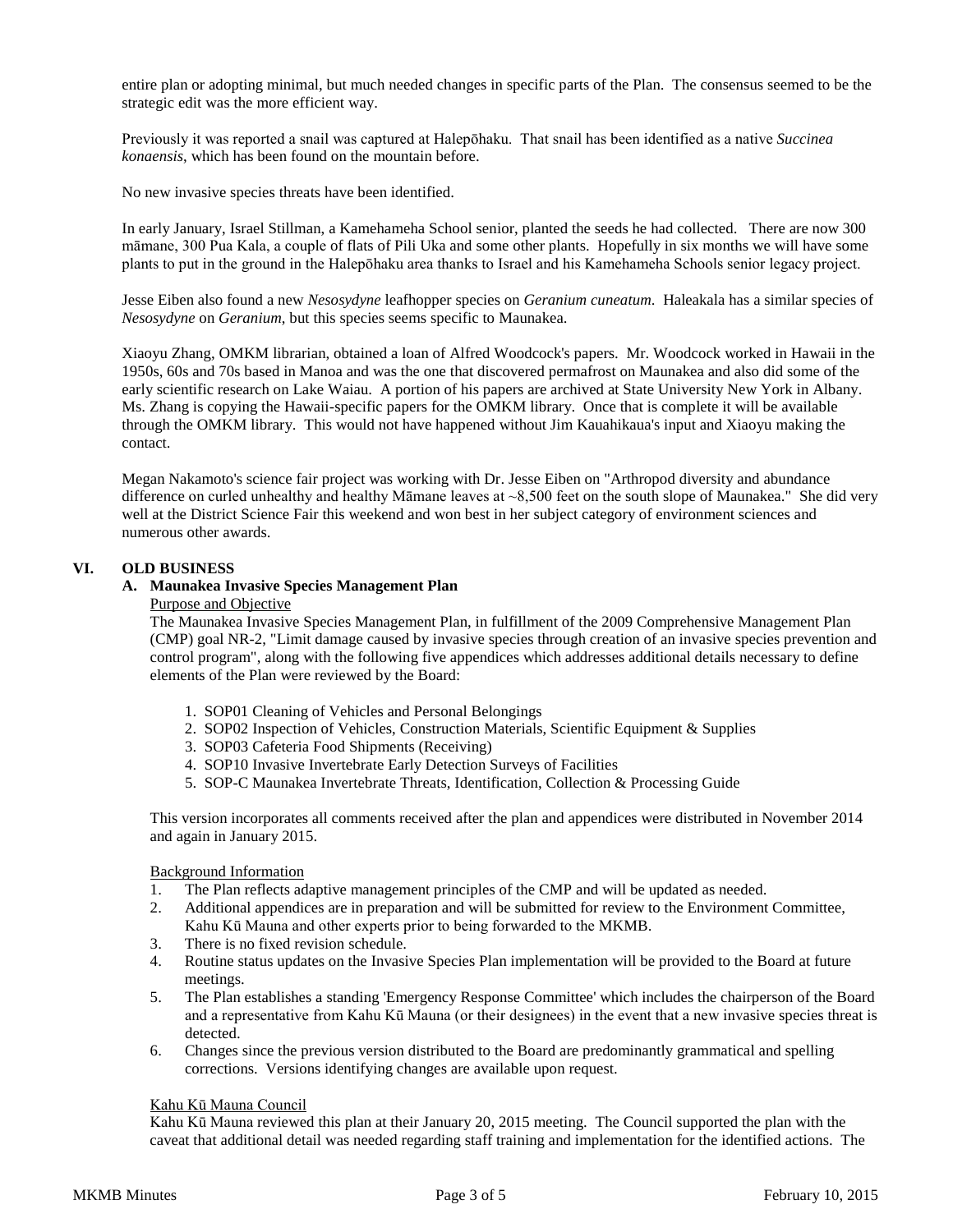Plan submitted here identifies a pending appendix (SOP) addressing the concerns identified. The Council indicated this was an acceptable solution to their concerns and the pending appendix was not a precondition to submitting to the Board.

### Department of Land and Natural Resources (DLNR)

DLNR staff received copies of this plan for review and comments received are incorporated. The Office of Coastal and Conservation Lands (OCCL) indicated they do not wish to approve elements of the Plan not otherwise required under Hawaii Administrative Rules. At this time, no elements of the Plan or appendices trigger a process requiring OCCL approval under Hawaii Administrative Rules.

### **Discussions**

Ms. Springer asked about the SOP for cleaning of vehicles and personal belongings emphasizing the statement that the SOPs do not apply to the load or delivery. Are those examined anywhere at any time? Mr. Klasner replied the cleaning requirements as they are written now target the vehicle itself typically, but also personal belongings. The intent with that is deliveries are expected to be clean. Many deliveries do not need cleaning, per se, especially the scientific equipment where the cleanliness standards for astronomy purposes far exceed invasive species concerns. That is something we can clarify in a grammatical sense.

Ms. Springer asked if this is all the University's kuleana or if the Department of Agriculture gets involved in inspections. Mr. Klasner replied the Department of Agriculture does not get involved in the inspections unless it is an international shipment in which case federal regulations would apply. This would be in addition to any U. S. Department of Agriculture requirements.

Ms. Springer inquired if there were staff available to provide inspections. Mr. Klasner replied yes, there is. The list of inspectors include anyone with the State agricultural inspection program, a few Big Island Invasive Species Committee staff, a few of the Hawaii Ant Lab staff and several OMKM staff.

Chair Mooers commented that the Plan contains a table regarding options for risk prevention indicating the regulated pathways and low cost, moderate cost and high cost alternatives. What determines which would be applied? Mr. Klasner replied it is our tolerance for risk. There is no fail safe method to eliminate all risks on the mountain. The way the Plan is written is if we learn more and find that we are not comfortable with the level of risk, we can always change it.

Doug Simons congratulated the Office and Mr. Klasner for a well written document. Dr. Simons asked about the policy regarding observatory vehicles that essentially remain on the mountain all the time. What do we need to do to remain compliant with those? Mr. Klasner stated there are basically 3 types of vehicles: 1) permanent vehicles that stay up at the summit - the equipment does not need to be cleaned. If it comes down, then it can get cleaned. The vehicle cleaning requirement is monthly, but does not need to be cleaned monthly if it just stays up there for a period of time. 2) Vehicles that go between the summit and Halepōhaku and do not go below Halepōhaku should just get cleaned at Halepōhaku once a month. 3) Vehicles that go below Halepōhaku should get cleaned in town.

Dr. Simons commented a good topic to discuss for the observatories and Maunakea Support Services is to figure out what is the most cost effective way of cleaning vehicles at Halepōhaku. It costs money to haul water up to Halepōhaku as it costs money to bring the vehicles down to run them through a carwash every month. Mr. Klasner stated an action item in the Comprehensive Management Plan is to study the feasibility of having a car wash facility.

Dr. Simons inquired on the strategy if an invasive species was found in Lake Waiau. Mr. Klasner replied we monitor the lake because we are up there and we are interested. Technically the lake is managed by the Department of Land and Natural Resources as part of their Natural Area Reserves (NAR) program. The Office has no management authority or jurisdiction over the lake. We work closely with the NAR staff. If we were to find something up there we would inform the NAR staff and ultimately it is their decision on what they want to do or not do.

If we find a new species that is a threat, there is an emergency response committee which involves a representative from the Maunakea Management Board, Kahu Kū Mauna Council, Big Island Invasive Species Committee, OMKM, and DLNR to come up with a plan for immediate action.

Chair Mooers asked about the constraints with the Hawaii Administrative Rules regarding the use of pesticides and which Chapter it was. Mr. Klasner replied it was in Chapter 13-5, DLNR rules. Essentially, when it comes to conservation district lands and the resource use classification that we are in, it singles out the University as having to